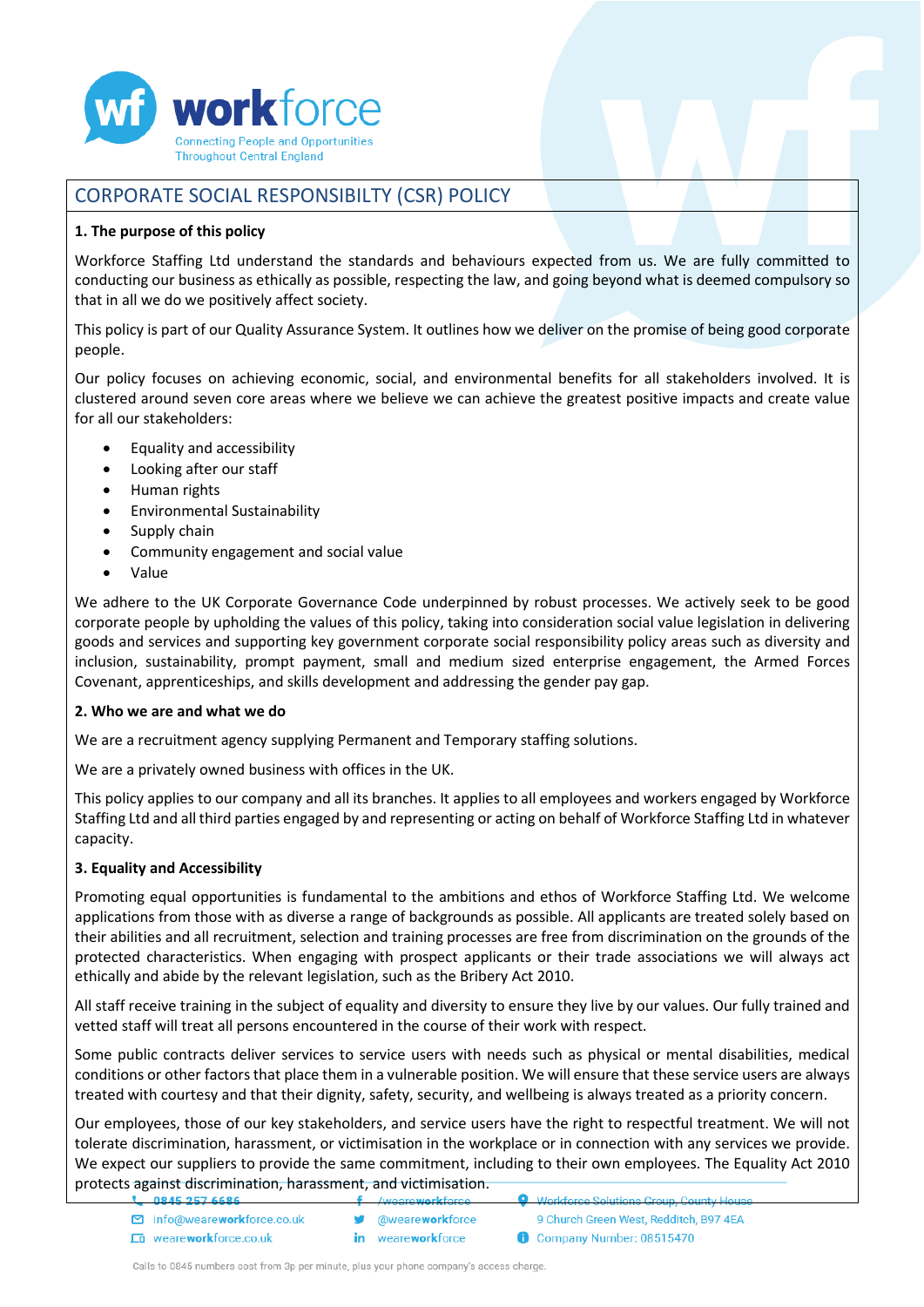# **4. Looking After Our Staff**

We are only as good as the people we employ. We aim to create a great place to work where everyone is treated with respect and fairness, feels valued and can flourish. The opportunities we offer our staff give them realistic scope to develop and progress.

The flexible nature of markets we serve means we can offer jobs and income security to those who might otherwise struggle to find work.

All our staff, including temporary workers receive an itemised and accurate payslip every time they are paid so that they can understand how their take-home pay is calculated.

We also provide every temporary worker with a handbook which includes a transparent breakdown and 'one page' information sheet of the job role, day one rights, 12-week rights, benefits, pay structures/models offered and a calculation of the take home pay that they can expect to be received prior to completion of registration and deployment within a job role.

We regularly review the 'one page' information sheet and staff handbook to update it, as necessary, on an annual basis or as changes to pay and/or benefits occur.

We will only provide temporary workers via payment methods that deduct PAYE tax and Class 1 ENIC in line with IR35/ITEPA legislation and HMRC requirements.

We will protect our employees with respect to health and safety and provide them with a safe place to work as far as it is reasonably practicable in accordance with our Health and Safety Policy.

#### **5. Human Rights**

Our company is dedicated to protecting human rights and abiding by employment laws such as the Modern Slavery Act 2015.

We will ensure that our activities do not directly or indirectly violate human rights in countries where we operate.

During recruitment we look out for signs of labour exploitation and human trafficking, and we act if we have any doubt. The checks we carry out as part of our recruitment process would uncover practices typically associated with modern slavery such as the retaining of passports.

Since victims of slavery are likely to encounter healthcare providers, our staff receive training in the subject of human rights and can identify the signs of trafficking and refer the case to organisations which can provide support.

Our staff also receive training in safeguarding to help them better respond to the risks related to health, wellbeing and human rights of children, young persons, and adults at risk.

The greatest risk of slavery, child labour, human trafficking and inhumane treatment lies in the employment of suppliers and contractors by [insert your company name], where their work practices may be non-compliant. Therefore, we will only partner with reputable suppliers and will not enter a business relationship with unethical businesses or oppressive countries.

## **6. Environmental Sustainability**

Our company recognises the need to protect the natural environment. We appreciate our impact on the environment may be relatively small, but we strive to make a difference as we:

- reduce the amount of waste we produce, promote re-use and recycling
- dispose of any waste through licenced contractors
- save energy and water in office(s) and on client's premises
- encourage staff to walk, cycle and use public transport to get around

#### **7. Supply Chain**

We aim to communicate with our suppliers in a fair and transparent way to establish mutually beneficial long-term relationships. We will remain in full compliance with the updated principles published in February 2017 on The Transparency of Suppliers and Government to the Public. Where contractually required, we will provide full and prompt disclosure of accurate cost, revenue, and margin information (Open Book Accounting and Open Book Contract Management) in line with published guidance and the terms of each contract. Suppliers should expect us to publish agreed key performance indicators and to conducte workforce **Workforce Solutions Group, County House** 

info@weareworkforce.co.uk @weareworkforce 9 Church Green West, Redditch, B97 4EA Ln weareworkforce.co.uk in weareworkforce Company Number: 08515470